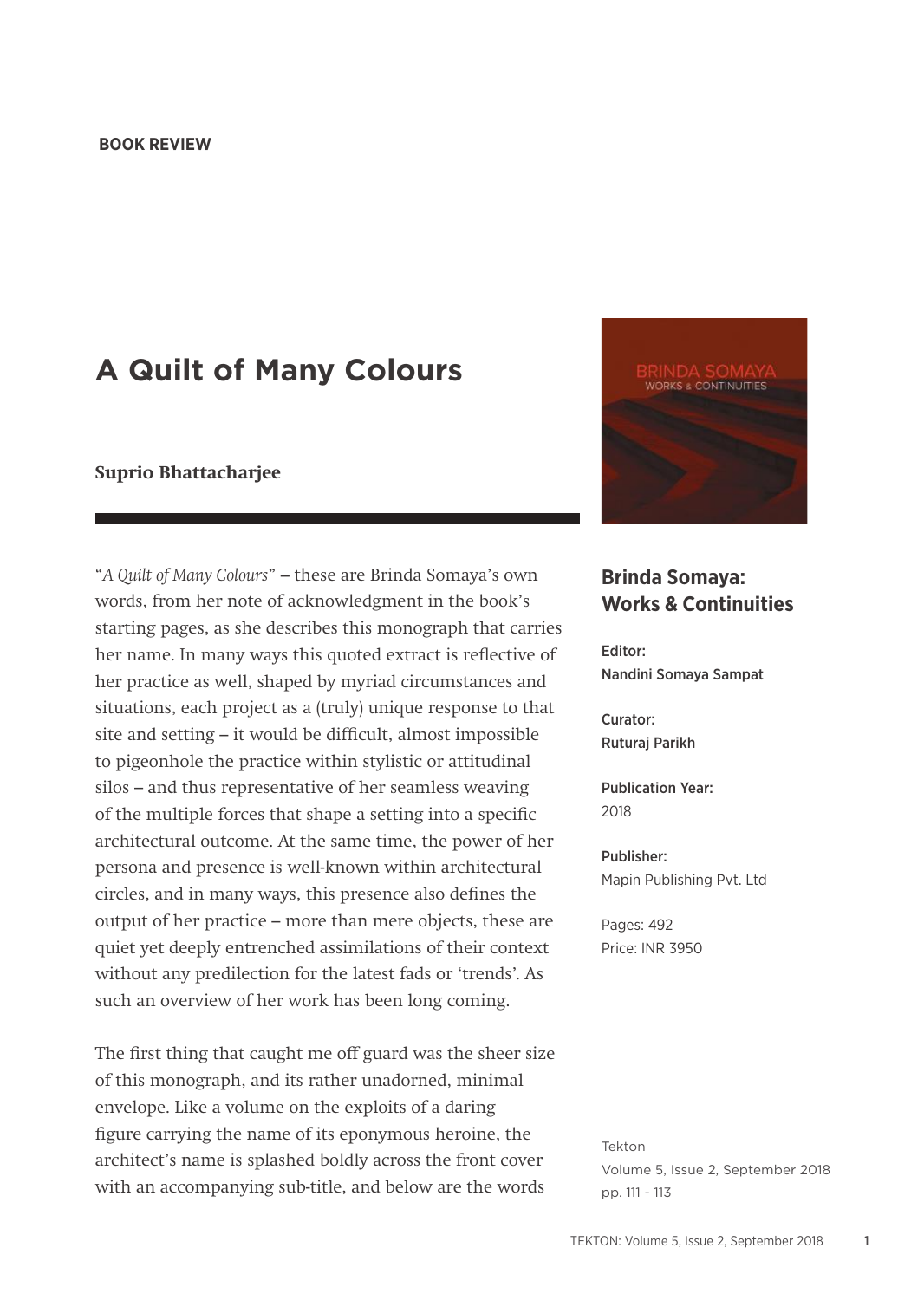– 'An Architectural Monograph' – where the publisher's name (or logo) usually appears.

This unusual and 'makes-you-want-to-doa-double-take' front cover begins to give one an inkling of what to expect, or not to expect. As far as monographs go, this one combines aspects of a memoir with that of a documentary of projects with critique or commentary. As an amalgamation of diverse ways in which monographs have been produced, it initiates a new type so to speak – one in which various forms of representation of an architect's works are brought together seamlessly. That is perhaps the biggest achievement of the book's curator, Ruturaj Parikh, who correctly side-steps being called the book's author, preferring to be seen as the person responsible for 'bringing it all together', to create a meta-narrative or metastructure if you like – through a perceptive and critical eye of course.

Within these cover pages, one finds essays in the form of commentaries on Somaya's work by historians Jon Lang and Mary Woods, a heartfelt essay by Porus Olpadwala, as well as a critical look at her work in the context of contemporary practice by Ruturaj Parikh. There are also intriguing and insightful conversations between Brinda Somaya and fellow practitioners and academics from diverse fields – mirroring her own inter-disciplinary approach towards architecture – Arun Shourie (yes!), the always enthralling Kamu Iyer, Mary Woods and Saryu Doshi. Notes by her international collaborators – James Polshek and the hallowed New York-based duo Tod Williams and Billie Tsien (the partnership with whom has led to the remarkable TCS Banyan

Park) book-end the entire volume. Somaya's daughter Nandini Somaya Sampat is credited with editing the book, and Tina Nussirabadwala for the book's remarkably spare, clear layout, typefaces and design.

Most importantly though, in the book, Brinda Somaya speaks to us through her project narratives – a welcome, earnest voice, that acts as a guide to the history of how the projects have shaped up, and what she finds special about each. As each narrative unfolds, core ideas that shape the studio's works become clear, and one can begin to see these ideas take shape in the resolution of built actualities. She also does not shy away from using this canvas as a space of critique of contemporary practices and attitudes as experienced through her projects – and in many ways this relives the experience of having heard her speak on multiple occasions at multiple venues over the years – an articulate, eloquent voice, firm and yet gentle, extremely measured yet rich in what it conveys. As she writes on her projects, one can also begin to assess how thoughts and ideas have matured over the years, and the manner in which similar ideas have borne fruit through different projects across geographies and time.

Recently, there has been quite a wave of monographs on Indian architects hitting the shelves – most of them self-initiated (by the architect), and this is no different. While this does cast doubt on the very intellectual and critical merit of the monograph itself – one is relieved to state that this book joins other recent monographs (the ones on Mahendra Raj and I. M. Kadri come to mind) on the Indian architecture scene that are deservedly well